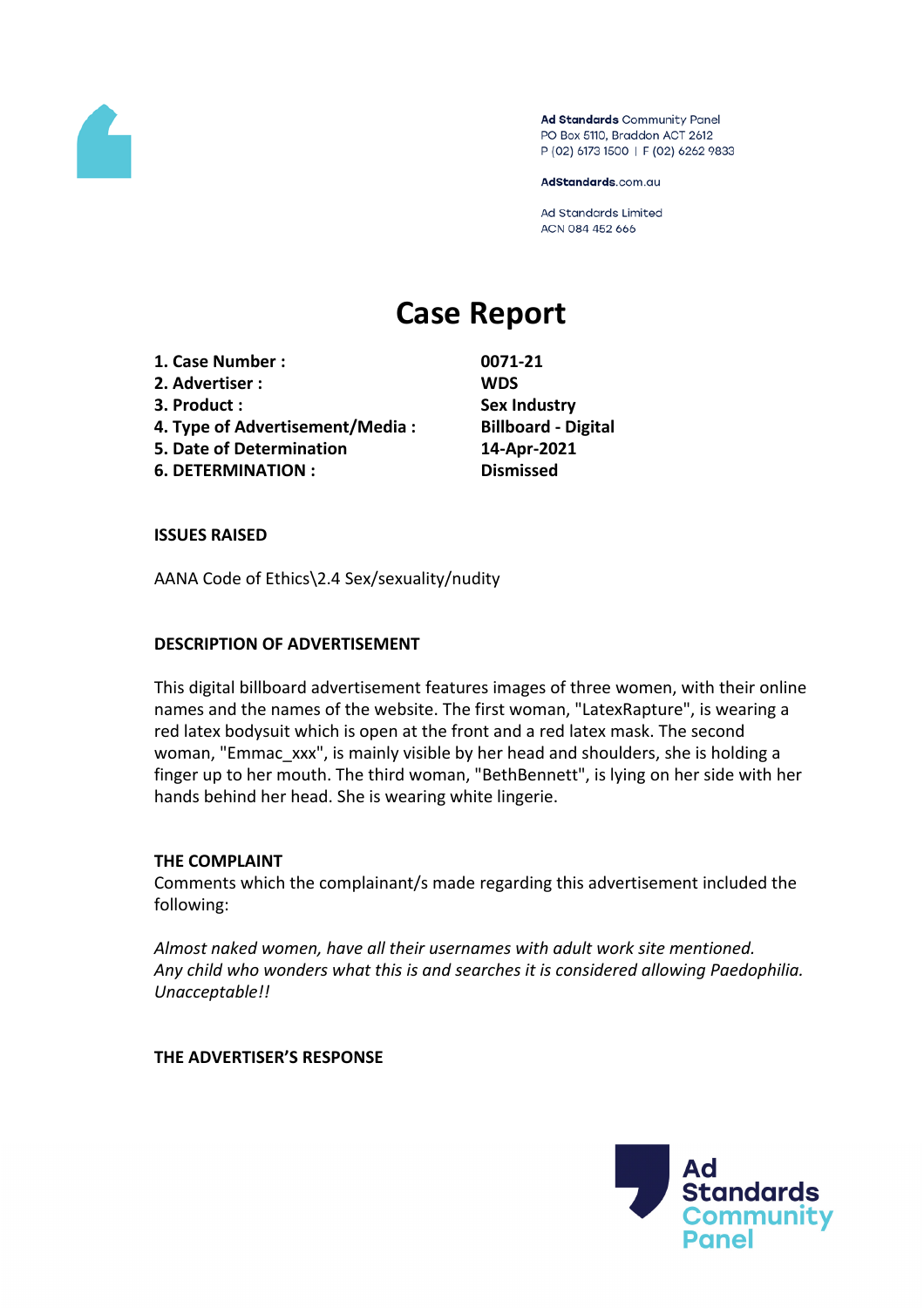

Comments which the advertiser made in response to the complainant/s regarding this advertisement include the following:

*The complaint is not valid.*

*'Almost naked women' - We do not use Naked images at all, and the images we have used are consistent with a Latex Fashion advert, a dating app style image and a beach holiday style photo. We even removed the word 'sex' from the writing on the clothing off one image by removing the 'x'.*

*'Have all their usernames with adult work site mentioned.' - With the consent of our members who appear on the ad. This is not breaking any laws.*

*'Any child who wonders what this is and searches it is considered allowing Paedophilia. Unacceptable!!' - This is not true. We request age confirmation (above 18) on Adultwork.com and we have also added it to the Adultwork.com.au since this last complaint. We do not show R18 content on Adultwork.com.au or on AdultworkAus Twitter, and to interact with our members in private, then you must be age verified via credit card. Any of our members offering free chat are not allowed to show and nudity and they is a disclaimer in the chat to request not to ask this from our members as it breaks our terms.*

*We pride ourselves on Safety, Security and Compliance for our member and customers. We have also changed our live times on the digital billboards to be from 6pm to 6am and in some areas 8pm to 6am.*

*The last complaints we received was not actioned any further, but, we still changes the time of the ads to ensure our ads weren't shown during the day. we have now applied this across all of our ads.*

#### **THE DETERMINATION**

The Ad Standards Community Panel (the Panel) considered whether this advertisement breaches Section 2 of the AANA Code of Ethics (the Code).

The Panel noted the complainant's concern that the advertisement depicts almost naked women with their usernames for the adult website listed.

The Panel viewed the advertisement and noted the advertiser's response.

**Section 2.4: Advertising or Marketing Communications shall treat sex, sexuality and nudity with sensitivity to the relevant audience.**

The Panel noted that the promotion of adult material does not itself encourage or promote pedophilia.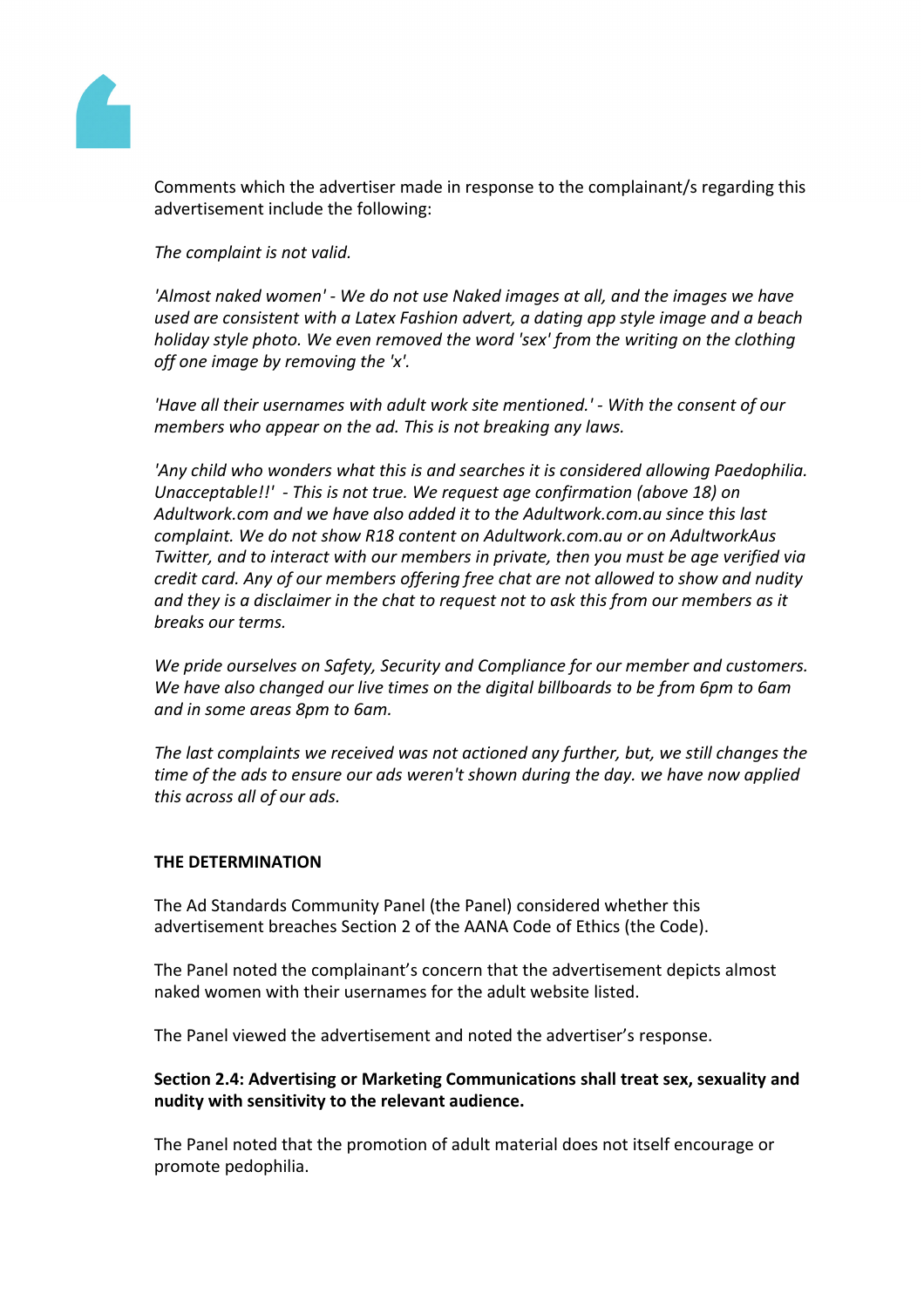

The Panel noted the Practice Note for the Code states:

*"Overtly sexual images are not appropriate in outdoor advertising or shop front windows.*

*"Although not exhaustive, the following may be considered to be overtly sexual: • Poses suggestive of sexual position: parting of legs, hand placed on or near genitals in a manner which draws attention to the region;*

*• People depicted in sheer lingerie or clothing where a large amount of buttocks, female breasts, pubic mound or genital regions can be seen; The use of paraphernalia such as whips and handcuffs, particularly in combination with images of people in lingerie, undressed or in poses suggestive of sexual position;*

*• Suggestive undressing, such as pulling down a bra strap or underpants; or*

*• Interaction between two or more people which is highly suggestive of sexualised activity.*

*"Discreet portrayal of nudity and sexuality in an appropriate context (eg advertisements for toiletries and underwear) is generally permitted but note the application of the relevant audience. More care should be taken in outdoor media than magazines, for example.*

*"Images of models in bikinis or underwear are permitted, however, unacceptable images could include those where a model is in a suggestively sexual pose, where underwear is being pulled up or down (by the model or another person), or where there is clear sexual innuendo from the ad (e.g. depicting women as sexual objects)."*

# **Does the advertisement contain sex?**

The Panel considered whether the advertisement contained sex. The Panel noted the definition of sex in the Practice Note is "sexual intercourse; person or persons engaged in sexually stimulating behaviour".

The Panel considered that the women in the advertisement are shown alone and are not engaged in sexual behaviour. The Panel considered that the advertisement did not contain sex.

#### **Does the advertisement contain sexuality?**

The Panel noted the definition of sexuality in the Practice Note is "the capacity to experience and express sexual desire; the recognition or emphasis of sexual matters".

The Panel considered that one of the woman is in underwear, one is unclear as the image focusses on her face, and one is weather a red leather deep v neck shirt and a ref leather mask which covers her entire face except for eyes/nose/mouth.

The Panel noted that the advertisement is for an website which contains adult, sexulised material. The Panel considered that some members of the community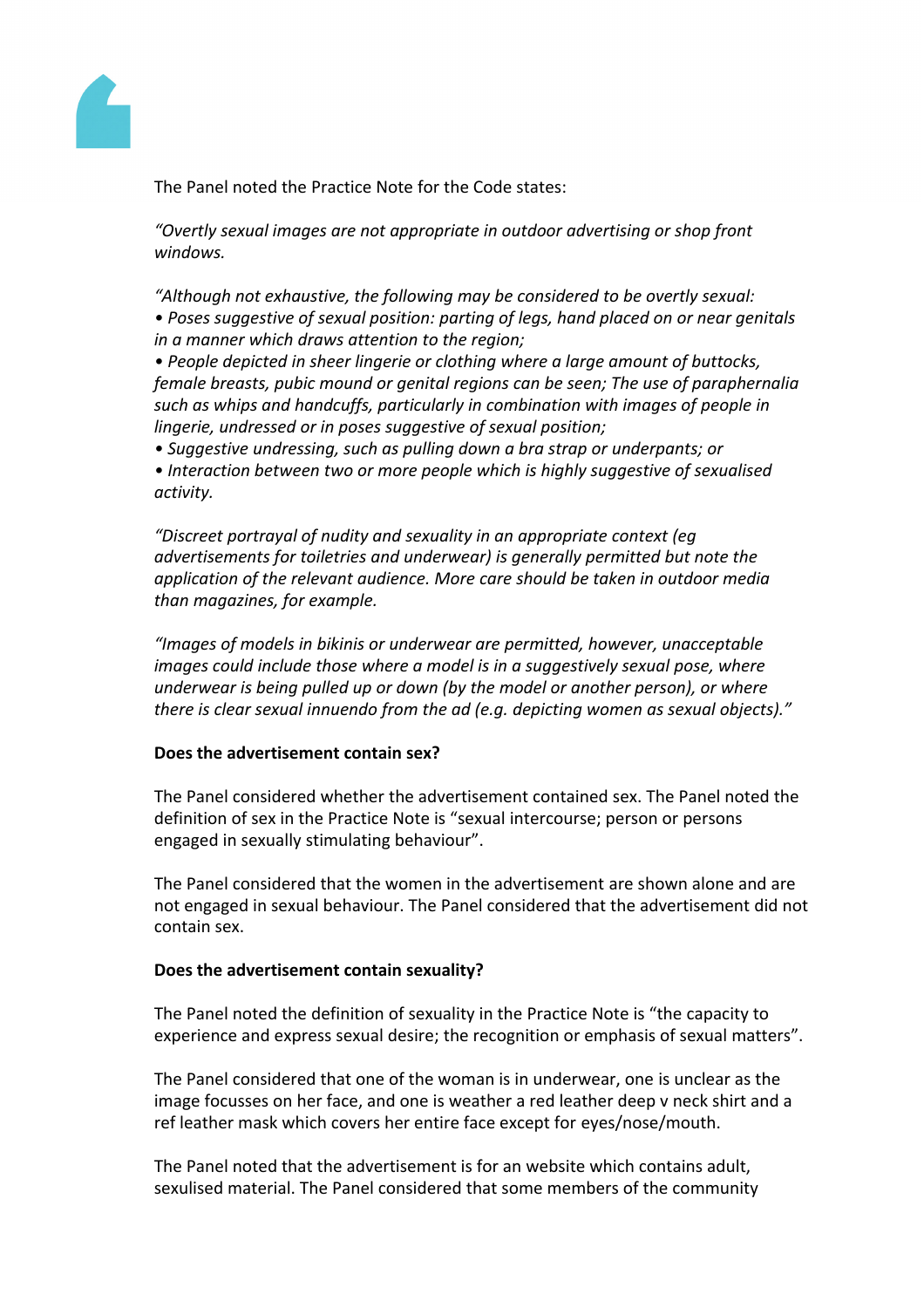

would find the advertisement to be sexualised. The Panel considered that there was a sexual element to the advertisement.

#### **Does the advertisement contain nudity?**

The Panel noted that the definition of nudity in the Practice Note is "the depiction of a person without clothing or covering; partial or suggested nudity may also be considered nudity".

The Panel noted that one of the woman in the advertisement in depicted in lingerie, and the Panel considered that this is a depiction of partial nudity.

#### **Is the issue of sexuality treated with sensitivity to the relevant audience?**

The Panel noted that the definition of sensitivity in the Practice Note is "understanding and awareness to the needs and emotions of others".

The Panel considered that the requirement to consider whether sexual suggestion is 'sensitive to the relevant audience' requires them to consider who the relevant audience is and to have an understanding of how they might react to or feel about the advertisement.

The Panel noted that this advertisement is a digital billboard over a roadway and considered that the audience would be broad and would include children.

The Panel noted that the advertisement is for an adult website and noted that some members of the community would prefer such a product not be advertised at all, however the Panel noted that the advertiser is entitled to advertise its service provided it does not breach the Code.

The Panel considered that the poses of the women in the advertisement were not particularly sexualised and were not dissimilar to those seen in fashion advertisements. The Panel considered that while one of the women was in lingerie, the other two do not appear to be and there is not inappropriate nudity in the advertisement.

The Panel considered that while adults may infer a sexual element to the image of the woman in the red mask, children would be unlikely to make the same inference.

The Panel considered that the advertisement is mildly sexualised but is not inappropriate for a broad audience.

## **Section 2.4 Conclusion**

The Panel determined the advertisement did treat sex, sexuality and nudity with sensitivity to that audience and did not breach Section 2.4 of the Code.